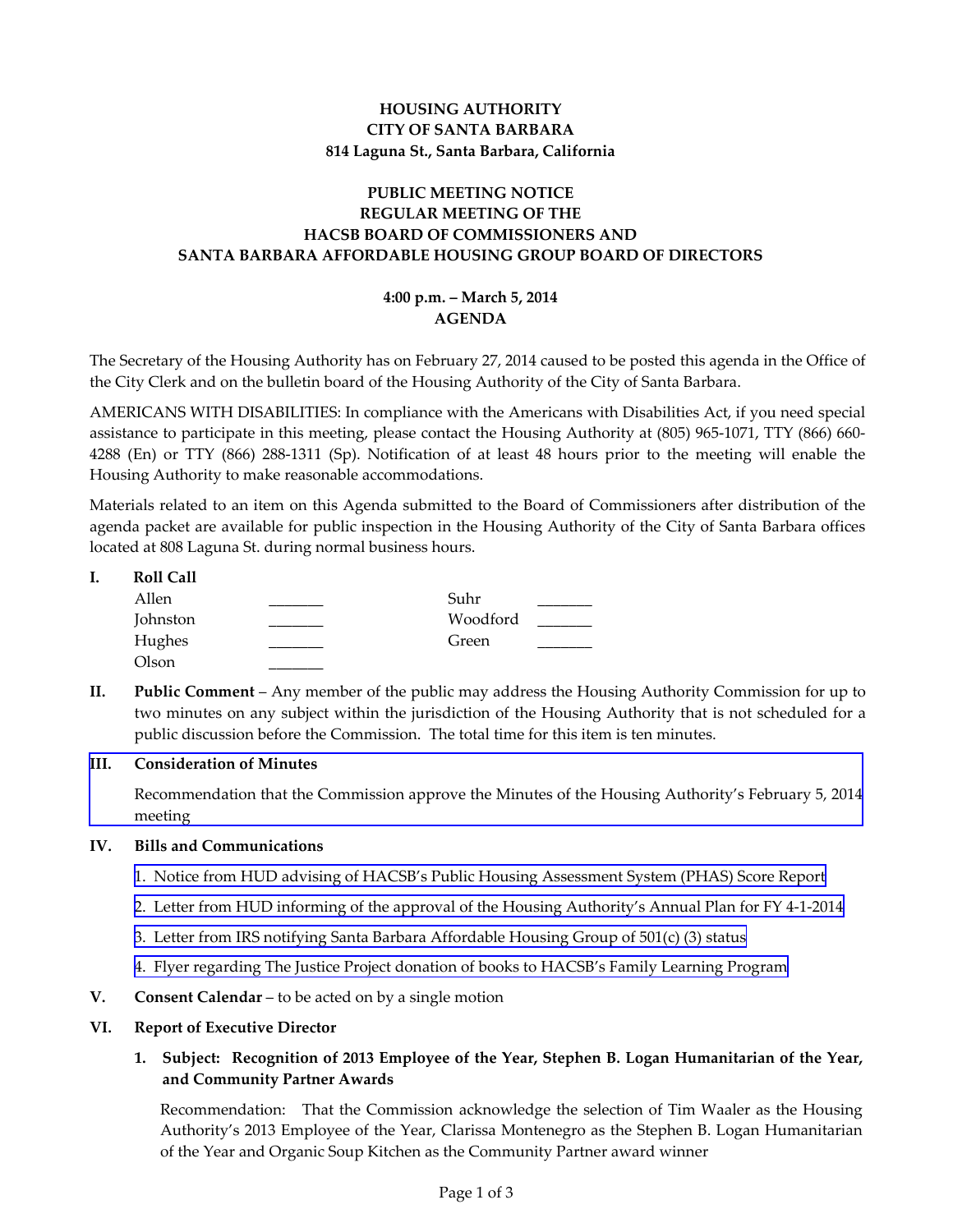## **2. [Subject: Ratification of Contract Award to Granite Construction for Parking Lot Modifications at](http://www.hacsb.org/Library/agendas_minutes/2014/agenda_packet/Agenda_Packet_2014_03_05/item_VI_II_2014_03_05.pdf) 620-652 Castillo Street**

Recommendation: That the Commission: 1) ratify the Executive Director's award and execution of a contract with Granite Construction in the amount of \$61,212 for parking lot repairs and modifications at La Casa Castillo (620-652 Castillo Street); 2) authorize the Executive Director, or his designee, to approve up to \$6,121 (10% of base contract amount) in additional expenses to cover any cost increases resulting from change orders for work not anticipated or covered by the contract, and; 3) note that the cost of this project will be covered by the HUD Capital Fund Program (CFP) and/or HUD Assisted Public Housing reserves

### **[3. Subject: Approval of Contract Extensions with New Beginnings Counseling Center for the](http://www.hacsb.org/Library/agendas_minutes/2014/agenda_packet/Agenda_Packet_2014_03_05/item_VI_III_2014_03_05.pdf) Administration of the Authority's Supportive Services Program**

Recommendation: That the Commission: 1) approve two contract amendments with New Beginnings Counseling Center for the period of April 1, 2014 to March 31, 2016, in the amount of \$103,805 per year for the Case Management component of the program, and in the amount of \$10,000 per year for the Counseling component of the program; 2) waive the Housing Authority's procurement procedure for selection of services in this instance; and 3) authorize the Executive Director, or his designee, to execute said amendments on behalf of the Housing Authority

#### *HACSB/Santa Barbara Affordable Housing Group Joint Report*

## **[4. Subject: Approval of Long Term Lease Agreement between the Housing Authority and Santa](http://www.hacsb.org/Library/agendas_minutes/2014/agenda_packet/Agenda_Packet_2014_03_05/item_VI_IV_2014_03_05.pdf) Barbara Affordable Housing Group for the Authority's use of 702-706 Laguna Street**

Recommendation: That the Housing Authority Commission and Board of Santa Barbara Affordable Housing Group approve and ratify a lease agreement between the two entities allowing for the Housing Authority's use of the facilities located at 702-706 Laguna Street and authorize the execution of same on behalf of both entities

#### **VII. Treasurer's Report**

### **1. Subject: Approval of Quarterly Financial Statements for the Quarter Ended December 31, 2013**

[Recommendation: That the Commission review and order filed the quarterly financial statements](http://www.hacsb.org/Library/agendas_minutes/2014/agenda_packet/Agenda_Packet_2014_03_05/item_VII_I_2014_03_05.pdf) for the quarter ended December 31, 2013

# **2. Subject: Investment Report for the Quarter Ended December 31, 2013 and Re-adoption of Investment Policy**

[Recommendation: That the Commission: 1\) review and order filed the quarterly Investment](http://www.hacsb.org/Library/agendas_minutes/2014/agenda_packet/Agenda_Packet_2014_03_05/item_VII_II_2014_03_05.pdf) Report for period ending December 31, 2013; and 2) review and approve the Authority's Investment Policy for Calendar Year 2014

#### **3. Subject: Expenditure Resolution January, 2014**

[Recommendation: That the Commission adopt a resolution setting forth costs incurred and](http://www.hacsb.org/Library/agendas_minutes/2014/agenda_packet/Agenda_Packet_2014_03_05/item_VII_III_2014_03_05.pdf) payments made for the month of January, 2014

#### **VIII. Committee Reports** - None

#### **IX. Unfinished Business** - None

**X. New Business** 

# **1. Subject: Resolution approving Amendments to the Authority's Manual of Policies and Procedures Relative to the Authority's Salaries and Benefit/Medical Allowances**

[Recommendation: That the Commission adopt a resolution approving amendments to the](http://www.hacsb.org/Library/agendas_minutes/2014/agenda_packet/Agenda_Packet_2014_03_05/item_X_I_2014_03_05.pdf) Authority's Manual of Policies and Procedures relative to: 1) a 2.5% Cost of Living (COLA) salary adjustment for general, supervisory and management staff effective March 29, 2014; 2) a